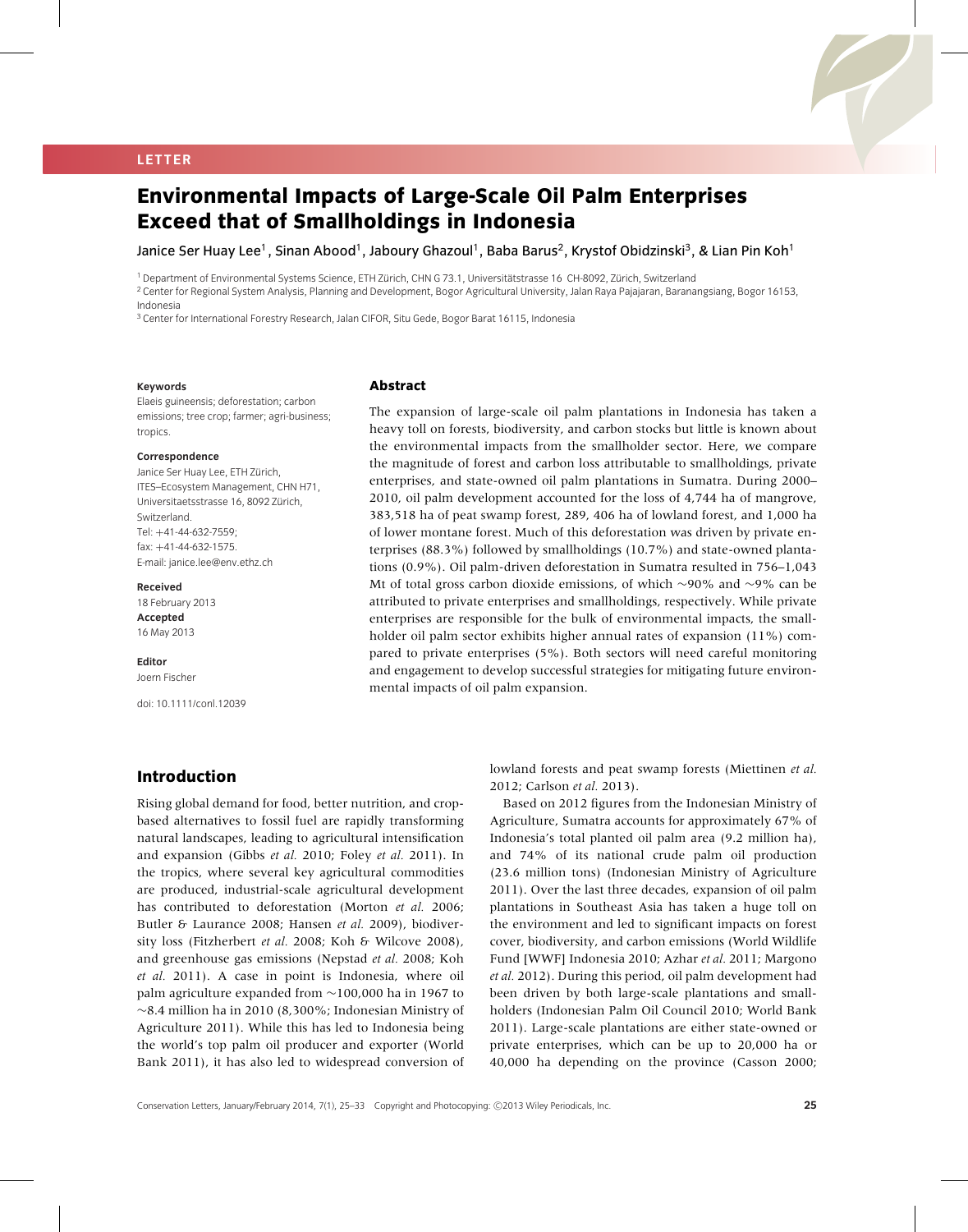Caroko *et al.* 2011). Smallholder oil palm plantations, hereafter also known as smallholdings, are on average 2 ha in size but can range up to 50 ha in Indonesia (Vermeulen & Goad 2006; World Bank 2010). Oil palm smallholdings can be managed either independently by the farmer (independent smallholders) or in association with an oil palm company (scheme smallholders) where farmers receive technical assistance and agricultural inputs for their plantations (Vermeulen & Goad 2006). Whereas the environmental impacts of large-scale plantations have been well documented (Carlson *et al.* 2012; Miettinen *et al.* 2012; Obidzinski *et al.* 2012; Carlson *et al.* 2013), relatively little is known about the impacts of oil palm smallholdings in Indonesia [but see Uryu *et al.* (2008)].

According to the Indonesian Ministry of Agriculture, Indonesia's smallholder oil palm sector grew from 1,166,758 ha to 3,387,257 ha (190%) over the last decade, surpassing state-owned plantations (588,125– 631,520 ha; 7%) and private enterprises (2,403,194– 4,366,617 ha; 82%) (Indonesian Ministry of Agriculture 2002, 2011). Smallholder expansion had been concentrated in Sumatra, increasing from ∼891,000 ha in 2000 to ∼2.7 million ha in 2010 (207%). In comparison, private enterprises increased by 68% from ∼1.4 million ha in 2000 to ∼2.4 million ha in 2010 (Indonesian Ministry of Agriculture 2002, 2011). As large contiguous land becomes increasingly scarce in Sumatra, the rapid pace of smallholder oil palm expansion may suggest an increasingly important contribution to future land cover changes through small to medium size land conversion.

Here, we investigate the historical impacts of Indonesia's smallholder oil palm on the environment. Specifically, by performing a land cover change analysis we quantify forest loss and associated carbon emissions attributable to smallholder oil palm development in Sumatra between 2000 and 2010. We also compare these environmental impacts among three main oil palm sectors on the island: smallholders, private enterprises, and stateowned plantations.

## **Methods**

#### **Land cover maps**

We extracted land cover data for Sumatra at two time periods (2000 and 2010) from 250 m  $\times$  250 m spatial resolution land cover classification maps (Miettinen *et al.* 2011). These maps were produced based on Moderate Resolution Imaging Spectroradiometer images and Daichi-Advanced Land Observing Satellite data. The overall accuracy of the land cover maps reported by Miettinen *et al.* (2011) is 85.3%. The land cover map for 2000 comprises 12 classes of land cover (including water, mangrove, peat swamp forest, lowland forest, lower montane forest, upper montane forest, plantation/regrowth, lowland mosaic, montane mosaic, lowland open, montane open, urban); the map for 2010 includes an additional class for large-scale palm plantation (Miettinen *et al.* 2011; see Supporting Information for description of each land cover class).

#### **Oil palm sectorial boundaries**

We obtained sectorial boundaries of oil palm plantations in Sumatra from Greenpeace and the Center for Regional Systems Analysis, Planning and Development (*Pusat Pengkajian Perencanaan dan Pengembangan Wilayah*, P4W). These sectorial boundaries were provided in the form of vector layers within a geographic information systems framework, in which individual polygons represent the boundaries of smallholdings, private enterprises, and state-owned plantations. We treat these data sets as the two best available data sources on sectorial boundaries of the oil palm industry in Indonesia (see Supporting Information for more details on data sets).

We merged the Greenpeace and P4W data sets to obtain a combined vector layer for each of the three oil palm sectors. We identified areas of overlap between layers (298,760 ha), and excluded them from subsequent analyses since we were unable to ascertain their sectorial ownership. Furthermore, we also excluded areas of overlap between oil palm plantations and industrial timber plantation concessions or *Hutan Tananman Industri* (920,212 ha), which we obtained from the Indonesian Atlas (Minnemeyer *et al.* 2009) and the Indonesian Ministry of Forestry (Indonesian Ministry of Forestry 2011) (Supporting Information). The resultant total areas of private enterprise, state-owned, and smallholdings were 4,556,600, 511,647, and 798,815 ha, respectively. Since our data represent mostly scheme smallholders and independent smallholders with *>*25 ha plantations, we were not able to capture smaller plantations (*<*25 ha) owned by many unregistered independent smallholders. Hence, we acknowledge here that the results from our land cover analysis from oil palm smallholdings are conservative.

#### **Land cover change analysis**

From the 2000 and 2010 land cover classification maps (see above), we extracted land cover information for each of the three oil palm sectors. This analysis produced three pairs of raster layers: private enterprise between 2000 and 2010, state-owned between 2000 and 2010, and smallholding between 2000 and 2010. We then carried out a change analysis on each pair of raster layers using the matrix algorithm under ERDAS IMAGINE V 2011. This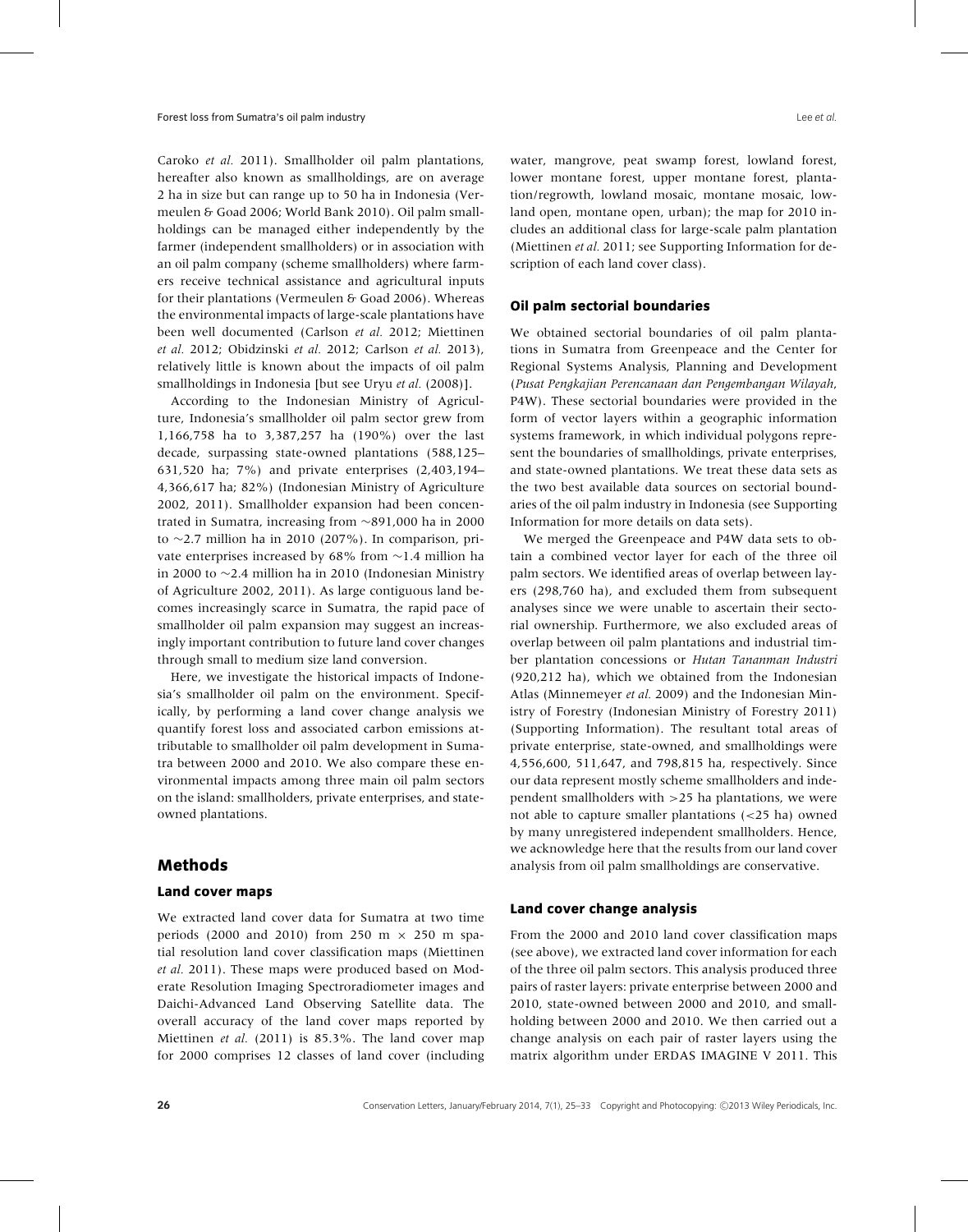change analysis tabulates land cover between the two time periods, and calculates net transitions between different categories of land cover. Since we are mainly interested in assessing the environmental impacts of different oil palm sectors, we focused our analysis on forest habitat changes within sectorial boundaries between 2000 and 2010. These habitats are represented by the land cover classes of mangrove, peat swamp forest, lowland forest (*<*750 m above sea level or a.s.l.) and lower montane forest (750–1500 m a.s.l.).

We quantified forest cover loss instead of forest conversion into large-scale palm plantations to represent the environmental impacts, which occurred within our oil palm sectorial boundaries. The large-scale palm plantation land cover class described by Miettinen *et al.* (2011) captured only contiguous (*>*2 km2) and mature oil palm (*>*8 years) plantations. Therefore, quantifying only forest conversion into large-scale palm plantations might underestimate recent forest cover transitions to immature oil palm (*<*8 years), which are classified under lowland open, lowland mosaic, and plantation/regrowth land cover classes (J. Miettinen, personal communication). Hence, we assume here that all deforestation within the oil palm sectorial boundaries is related to land transitions toward oil palm plantations. The geospatial data on oil palm sectorial boundaries and land cover change are available upon request from the authors.

## **Estimating gross carbon dioxide emissions from forest loss**

We calculated gross carbon dioxide emissions resulting from the loss of biomass carbon stocks in mangrove, peat swamp forests, lowland forests, and lower montane forests within each oil palm sectorial boundary from 2000 to 2010. As illegal burning of land prior to oil palm cultivation is a common practice in Sumatra (Suyanto *et al.* 2004; Uryu *et al.* 2008), we calculated carbon emissions for scenarios either with or without burning for land clearance (Germer & Sauerborn 2008; Uryu *et al.* 2008; Carlson *et al.* 2013) (see Supporting Information for more details).

## **Results**

#### **Forest loss within oil palm sectorial boundaries**

Between 2000 and 2010, Sumatra lost 3,508,938 ha of forest habitats (mangrove, peat swamp forest, lowland forest, and lower montane forest), of which 19.3% occurred within oil palm sectorial boundaries (Figure 1). Oil palm development was responsible for the loss of 4,744 ha of mangrove, 383,518 ha of peat swamp forest, 289,406 ha of lowland forest, and 1,000 ha of lower montane forest (Table 1). A large proportion of this deforestation within the oil palm sector was caused by private enterprises (599,281 ha; 88.3%) followed by smallholders (72,725 ha; 10.7%) and state-owned plantations (6,662 ha; 0.9%) (Table 1). Private enterprises developed more on peat swamp forests (361,831 ha; 60.4%) than lowland forests (234,250 ha; 39.1%), while smallholders converted more lowland forests (48,525 ha; 66.7%) than peat swamp forests (21,656 ha; 29.8%). Peat swamp forest loss within private enterprises was 16.7 times higher than that in smallholdings (361,831 ha vs. 21,656 ha), and lowland forest loss within private enterprises was 4.8 times higher than that in smallholdings (234,250 ha vs. 48,525 ha) (Table 1). Only a small percentage of total deforestation from oil palm development occurred in protected areas (6,412 ha; 0.94%).

The highest levels of deforestation within oil palm sectorial boundaries occurred in Riau, which accounted for 70% (266,212 ha) of peat swamp forest loss and 52% (148,987 ha) of lowland forest loss. Private enterprises were the main causes of deforestation across provinces, accounting for at least 80% of peat swamp forest loss and at least 60% of lowland forest loss in each province (Figure 2). Smallholder oil palm activity accounted for relatively higher levels of peat swamp deforestation in South Sumatra (3,362 ha; 19%), and lowland deforestation in Bengkulu (10,475 ha; 39%) and West Sumatra (6,750 ha; 28%) (Figure 2). State-owned plantations accounted for relatively higher levels of lowland deforestation in Jambi (3,637 ha; 14%) and North Sumatra (1,962 ha; 8%) but close to zero levels of peat swamp deforestation across all provinces (Figure 2).

The largest land cover converted within both private enterprise and smallholder oil palm sectorial boundaries came from the lowland mosaic land cover class, which consisted of small plantations, agricultural fields, and fragmented forest patches (Miettinen *et al.* 2011). Within private enterprises, lowland mosaic loss was more than 4.4 times higher than that in smallholdings (460,824 ha vs. 104,575 ha). However, the proportion of lowland mosaic loss accounted for a higher proportion of total land cover losses within smallholdings (59%) compared to private enterprises (43%).

Our analysis presents three key findings on forest cover losses within oil palm sectorial boundaries in Sumatra: (1) private enterprises were the overwhelmingly dominant causes of the loss of both lowland and peat swamp forests; (2) smallholders were culpable of more lowland forest loss than peat swamp forest loss; and (3) lowland mosaic losses accounted for a higher proportion of total land cover losses within smallholdings compared to private enterprises.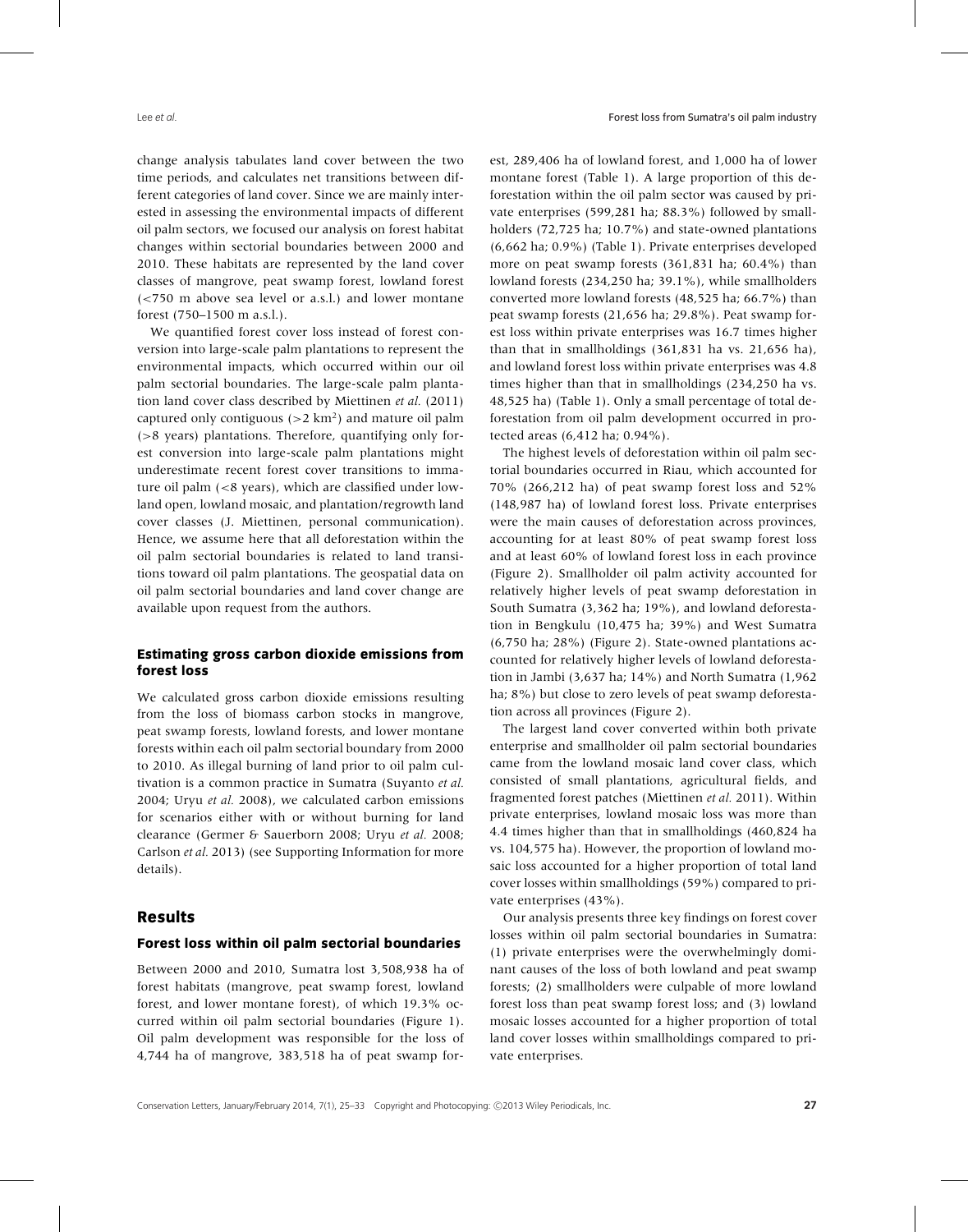

Figure 1 Forest loss (mangrove, peat swamp forest, lowland forest) within oil palm sectorial boundaries (smallholder, state-owned, private enterprise) in Sumatra from 2000 to 2010. The area of lower montane forest losses are small (1,000 ha) compared to other natural habitat losses (up to 380,000 ha) and are not displayed here.

| Table 1 Forest loss (ha) in Sumatra and within each oil palm sector of private enterprises, smallholdings, and state-owned plantations for the period  |
|--------------------------------------------------------------------------------------------------------------------------------------------------------|
| 2000-2010. Values in parentheses represent percentage forest loss within each sectorial boundary relative to forest loss within all oil palm sectorial |
| boundaries                                                                                                                                             |

|                      |           |         | Oil palm sectorial boundaries |              |             |  |
|----------------------|-----------|---------|-------------------------------|--------------|-------------|--|
|                      | Sumatra   | Total   | Private enterprise            | Smallholding | State-owned |  |
| Mangrove             | 58,413    | 4,744   | 3,050                         | 1,694        |             |  |
|                      |           |         | (64.3)                        | (35.7)       |             |  |
| Peat swamp forest    | 1,301,181 | 383,518 | 361,831                       | 21,656       | 31          |  |
|                      |           |         | (94.3)                        | (5.6)        | (< 0.1)     |  |
| Lowland forest       | 1,999,931 | 289,406 | 234,250                       | 48,525       | 6,631       |  |
|                      |           |         | (80.9)                        | (16.8)       | (2.3)       |  |
| Lower montane forest | 149,413   | 1,000   | 150                           | 850          | -           |  |
|                      |           |         | (15.0)                        | (85.0)       |             |  |
| Total                | 3,508,938 | 678,668 | 599,283                       | 72,725       | 6,662       |  |
|                      |           |         | (88.3)                        | (10.7)       | (1.0)       |  |

#### **Gross carbon dioxide emissions from forest loss**

Between 2000 and 2010, deforestation in Sumatra resulted in an estimated 3,526–4,502 Mt of mean gross carbon dioxide emissions, of which 21–23% (756–1,043 Mt) was due to the conversion of forests within oil palm sectorial boundaries (range reflects scenarios without and with burning for land clearance) (Table 2). The loss of peat swamp forests to oil palm contributed the largest amount of carbon dioxide emissions (564–851 Mt;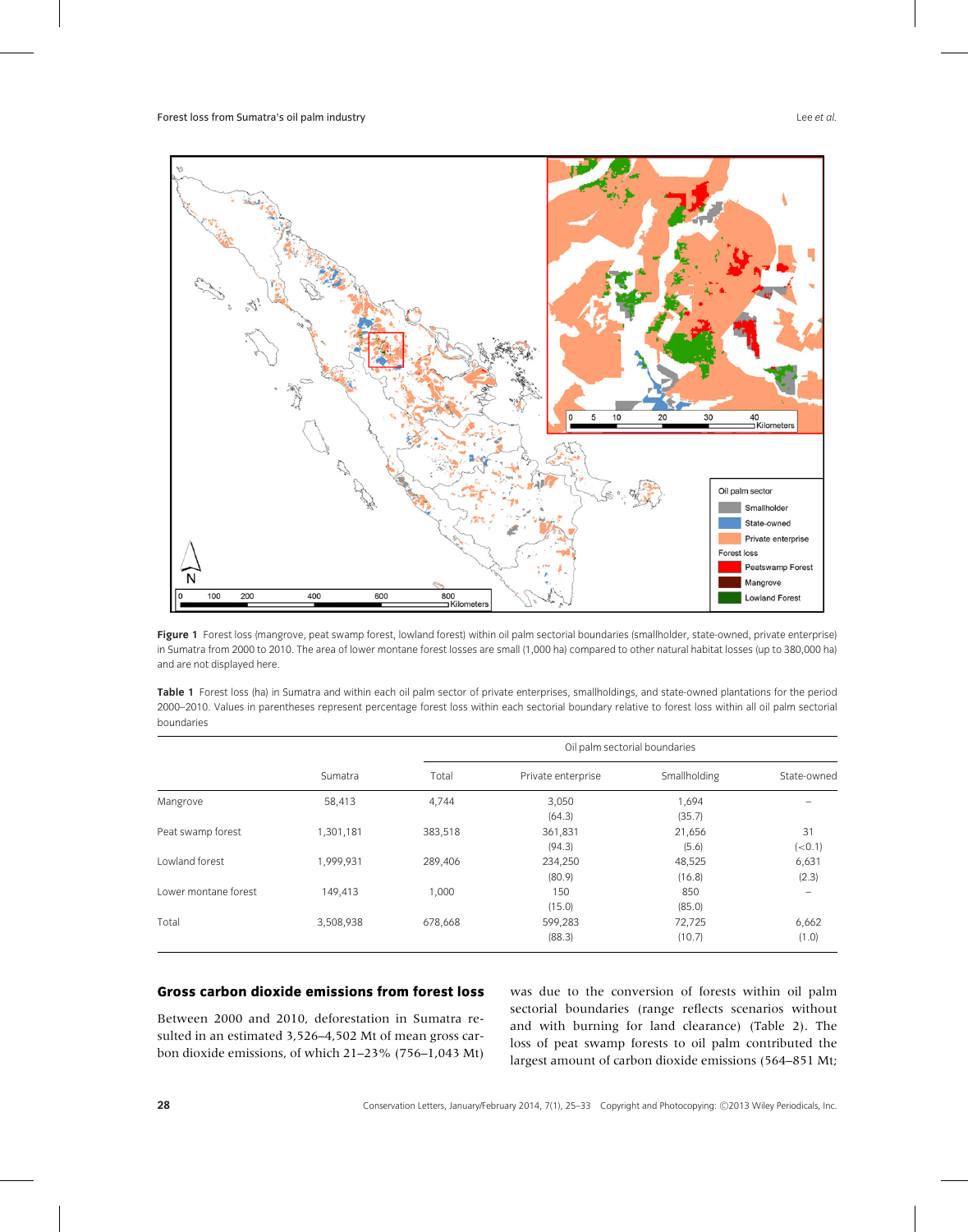

Figure 2 Percentage contribution to deforestation in (a) peat swamp forests, and (b) lowland forests from private enterprises, smallholder, and stateowned oil palm plantations at a provincial level. Ninety-nine percent of deforestation occurred within oil palm sectorial boundaries of provinces presented on the *y*-axis and provinces are arranged according to decreasing total area of deforestation from top to bottom. NS = North Sumatra; SS = South Sumatra; WS = West Sumatra; RI = Riau; AC = Aceh; JB = Jambi; BK = Bengkulu; BB = Bangka Belitung.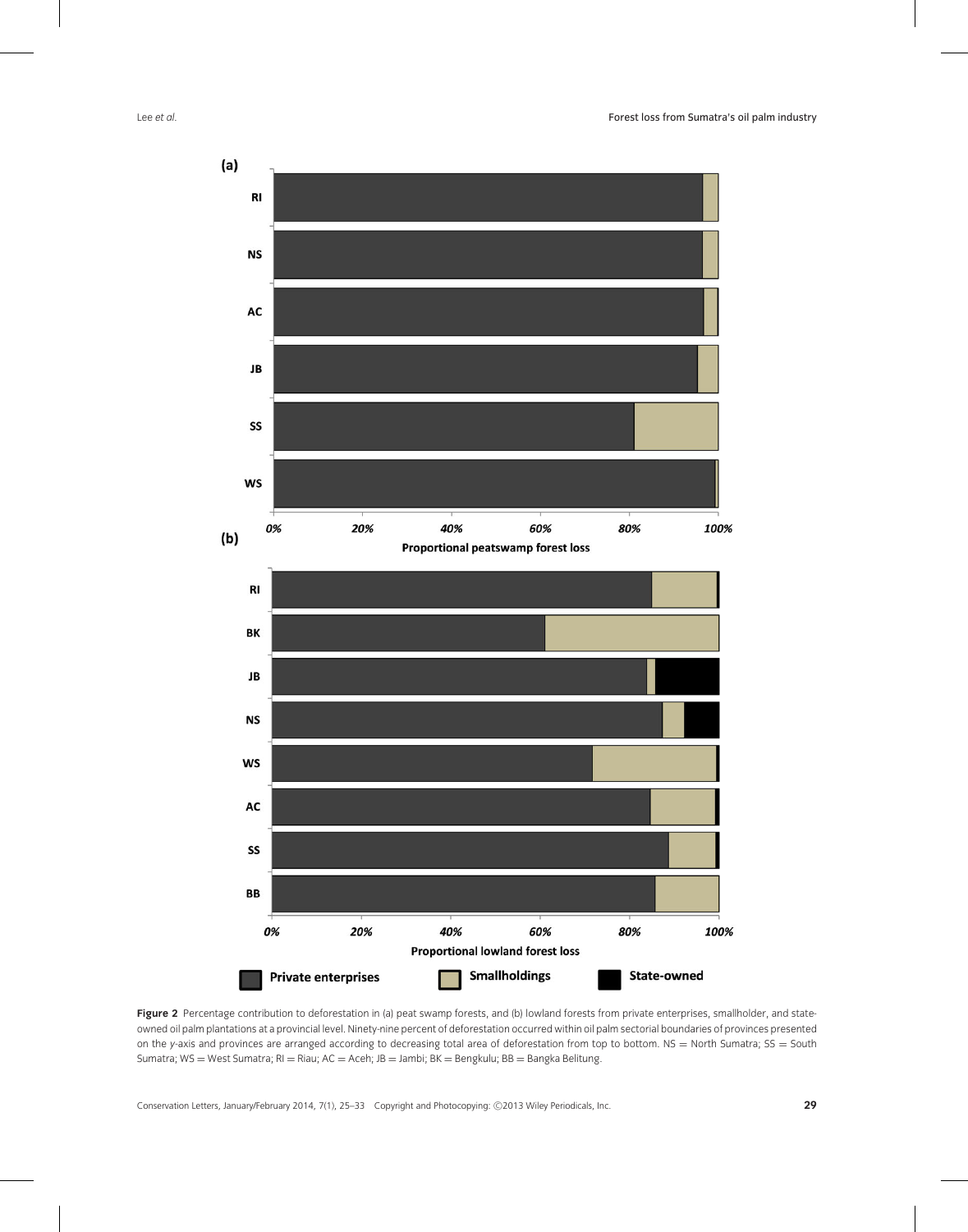**Table 2** Mean, low, and high estimates of gross carbon dioxide emissions in megatonne (Mt) from deforestation in Sumatra and within each oil palm sectorial boundary of private enterprises, smallholdings, and state-owned plantations for the period 2000–2010 (range of numbers indicates scenarios without and with burning for land clearance). Values in parentheses represent percentage carbon dioxide emissions within each sectorial boundary relative to total carbon dioxide emissions within all oil palm sectorial boundaries

| Gross carbon<br>dioxide emissions | Sumatra     | Oil palm sectorial boundaries |                    |               |               |
|-----------------------------------|-------------|-------------------------------|--------------------|---------------|---------------|
|                                   |             | Total                         | Private enterprise | Smallholding  | State-owned   |
| Mean                              | 3,526-4,502 | 756-1,043                     | 685-956            | $67 - 83$     | $4.19 - 4.21$ |
|                                   |             |                               | $(90.6 - 91.7)$    | $(8.9 - 8.0)$ | $(0.6 - 0.4)$ |
| Low                               | 2,747-3,090 | 599-700                       | 543-638            | $52 - 58$     | $3.49 - 3.50$ |
|                                   |             |                               | $(90.7 - 91.1)$    | $(8.7 - 8.3)$ | $(0.6 - 0.5)$ |
| High                              | 4,387-6,231 | $919 - 1,462$                 | 830-1,342          | $84 - 115$    | 4.89-4.93     |
|                                   |             |                               | $(90.3 - 91.8)$    | $(9.1 - 7.9)$ | $(0.5 - 0.3)$ |

75–82%), with peat land burning accounting for 51% more carbon dioxide emissions compared to a scenario with no peat land burning. This was followed by the loss of lowland forests (180 Mt; 17–24%), mangroves (9 Mt; 0.9–1.3%), and lower montane forests (1.6 Mt; 0.16– 0.22%). Of the total amount of carbon dioxide emissions released by the oil palm industry, 70–77% was a result of peat swamp forest loss within private enterprises.

An overwhelmingly large proportion of carbon dioxide emissions can be attributed to the private enterprise oil palm sector (685–956 Mt; 90–91%), followed by smallholders (67–83 Mt; 9–8%) and state-owned plantations (4.18–4.21 Mt; 0.5–0.4%). Under the scenario of burning for land clearing, gross carbon dioxide emissions increased by 40% for private enterprises and 24% for smallholders. Carbon dioxide emissions from private enterprises were ∼10 times greater than that from smallholders, reflecting the magnitude of peat swamp deforestation by private enterprises (361,831 ha) compared to smallholders (21,656 ha).

# **Discussion**

Forest clearing activities by smallholders in Indonesia were more prominent up to the 1990s where transmigration programs and smallholder tree crop development projects facilitated forest access to both local and migrant smallholders (Holmes 2000; Rudel *et al.* 2009). After the 1990s, private agricultural enterprises led most of tropical deforestation due to increased demand for agricultural commodities on the global market (Margono *et al.* 2012). As shown from our study on the oil palm sector, the impact of private enterprises on tropical deforestation in Indonesia continues to outweigh that of smallholders. Rather than clearing new land, smallholder oil palm expansion could have occurred over other forms of agriculture, such as rubber plantations, rattan gardens, and rice fields, all of which have been demonstrated to be less profitable for farmers in the short term compared to oil palm (Belcher *et al.* 2005; Feintrenie *et al.* 2010). Indeed as indicated by our results, lowland mosaic losses accounted for a higher proportion of total land cover losses within oil palm smallholdings as compared to private enterprises. Previous research also show that forested lands are favored by oil palm private enterprises due to timber revenues which help offset the costs of establishing a large-scale oil palm plantation (Casson 2000).

Between 2000 and 2010, Margono *et al.* (2012) identified oil palm and industrial timber plantation expansion as primary driving forces and transmigration activities and fires as secondary driving forces of forest cover loss in Sumatra. We show here that within the same timeframe, ∼20% of forest loss occurred within oil palm sectorial boundaries. While the smallholder oil palm sector expanded faster than private enterprises in Sumatra (207% compared to 68%) between 2000 and 2010, the environmental impacts derived from the smallholder oil palm sector were lower compared to private enterprises. In terms of total forest losses in Sumatra, oil palm smallholdings accounted for 2.1%, while private enterprises accounted for 17.1% or eight times the impact relative to smallholders. State-owned plantations accounted for minimal deforestation (*<*1%) since recent expansion of Sumatra's oil palm industry was driven largely by private enterprises and smallholders. This is not the first study that has looked into the environmental impacts of oil palm private enterprises and smallholdings. Uryu *et al.* (2008) looked into deforestation rates in Riau from 1982 to 2007 and reported higher deforestation from oil palm private enterprises (28.7%) than oil palm smallholdings  $(7.2\%)$ .

Deforestation by the smallholder oil palm sector was twice as high in lowland forests compared to peat swamp forests, while within private enterprises, peat swamp forest loss was a third higher than lowland forests. This may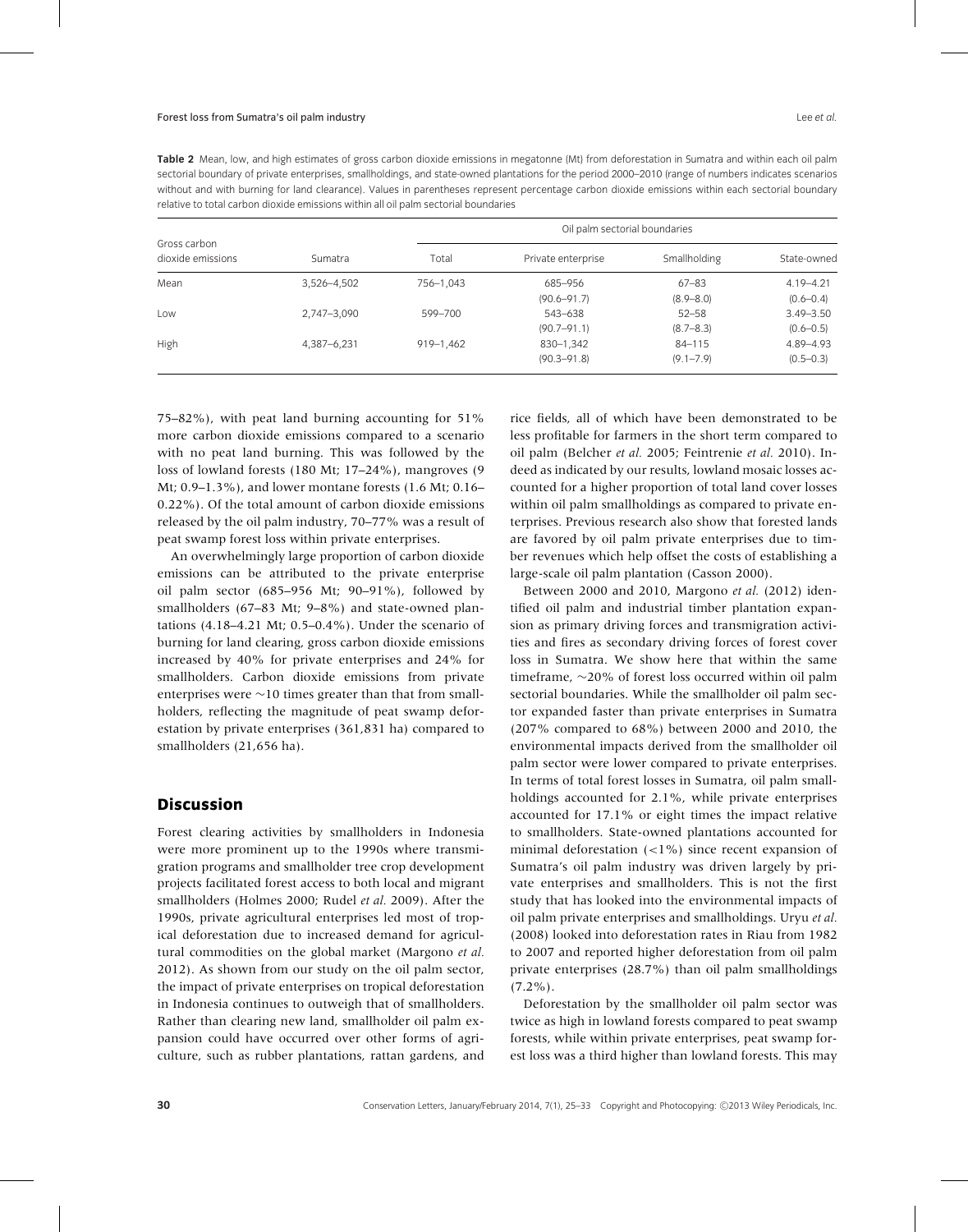be related to higher establishment costs of developing oil palm on peat compared to mineral soils and lower competition for land use rights in peat swamp forests. The profitability of oil palm over peat is 35% lower than on mineral soils due to larger establishment costs from draining peat swamps and higher labor requirements (Budidarsono *et al.* 2012). Without the capital and expertise on establishing oil palm over peat, smallholders may avoid peatland areas unless they are associated with an oil palm company and receive financial and technical assistance. However, in some instances, peatlands are the only lands available to independent smallholders, and are cultivated without proper drainage and plantation management (J.S.H. Lee, personal observation). Population densities around peat swamp forests tend to be lower due to the difficulties involved in developing peat swamp forests for communal agriculture [but see Chokkalingam *et al.* (2007) for exceptions]. This has, therefore, led to large areas of peat swamp forests being allocated by the government for large-scale oil palm development, especially in the province of Riau (Anderson & Bowen 2000; Margono *et al.* 2012). Avoiding disputes with local communities over land tenure rights has been cited as an important consideration for private enterprise investment in Indonesia (Elson 2009) as well as industrial oil palm development in Peru (Gutiérrez-Vélez et al. 2011).

The pressure is mounting on the oil palm industry in Indonesia to lower carbon dioxide emissions as Indonesia strives to achieve 26% reductions in national carbon dioxide emissions by 2020 (Simamora 2010), and as developed nations consider the potential of palm oil as a substitute fuel (Gilbert 2012). Associated with the level of deforestation, our results indicate that 70–77% of gross carbon dioxide emissions from 2000 to 2010 released by the oil palm industry in Sumatra occurred through the conversion of peat swamp forests within private enterprises. Carlson *et al.* (2013) showed increasing oil palm development over peatlands in Kalimantan from 1990 to 2010 but demonstrated that 61–73% of carbon emissions from oil palm development came from forest conversion on mineral soils. Considering that oil palm plantations on Sumatra and Kalimantan account for *>*95% of Indonesia's total oil palm planted area (Indonesian Ministry of Agriculture 2011), mitigating carbon emissions from Indonesia's oil palm industry requires engagement with oil palm private enterprises to address the bulk of carbon dioxide emissions from oil palm development.

Halting the expansion of oil palm private enterprises over peat swamp forests and lowland forests is a crucial first step to mitigate carbon dioxide emissions from Indonesia's oil palm industry. Currently, there are more economic incentives for provincial and district

level authorities to allocate forested lands rather than nonforested lands to private enterprises for oil palm plantation establishment (Irawan *et al.* 2013). These incentives are in the form of timber revenues that are institutionalized in various taxes and fees related to logging in the allocated concessions. Instead of distributing the economic returns from oil palm development through extractive land uses, the Indonesian government could consider restructuring the distribution of revenues from oil palm development based on crude palm oil production. Beneficial policies such as tax reductions or subsidies to oil palm producers could also be provided when oil palm is developed over nonforested lands such as *Imperata* grasslands. Such policy adjustments can help spur provincial and district level authorities to prioritize improving oil palm agricultural yields and diverting oil palm expansion away from forested lands.

Understanding the relative contributions to deforestation from various sectors of the oil palm industry enables the development of appropriate strategies for reducing conversion of Indonesia's forests into oil palm. In Sumatra, private enterprises show the largest environmental impacts within the oil palm industry although higher growth has been reported within the smallholder oil palm sector. Targeting oil palm private enterprises through publicity campaigns and market incentives is undoubtedly an easier task than influencing thousands of oil palm smallholders to reduce forest conversion to oil palm (Butler & Laurance 2008). Such efforts have already pressured some of the biggest oil palm producers to account for deforestation activities within their allocated concessions (Khor 2011) and consumer firms to be more proactive in reducing environmental impacts from their supply chains (Tabacek 2010). Within Sumatra's smallholder oil palm sector, it is also important to distinguish environmental impacts derived from smallholders of varying socioeconomic backgrounds. Based on field experiences in South Sumatra, the lead author observed large parcels of agroforests cleared and transformed into oil palm plantations by wealthy transmigrant oil palm smallholders. While private enterprises represent the bulk of the last decade's forest loss from the oil palm industry, we need to also anticipate future agents of land cover change especially within a forest landscape like Sumatra that is increasingly fragmented and accessible to smallholder agricultural conversion.

We attempted to quantify the environmental impacts from different sectors of the Indonesian oil palm industry in Sumatra using best available information on oil palm sectorial boundaries. Our study attempted to quantify the environmental impact of oil palm smallholdings in Sumatra but did not manage to capture the extent of impact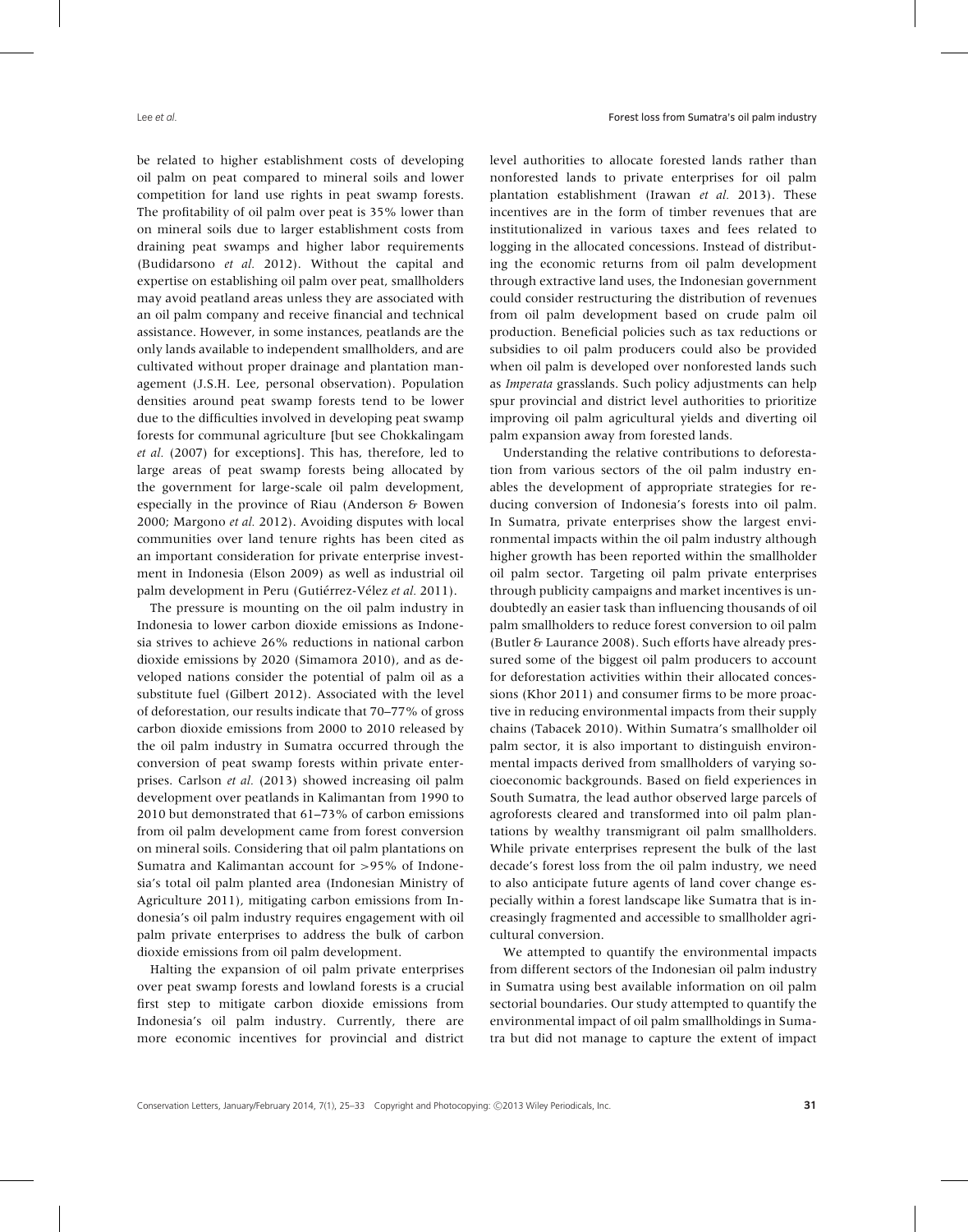by independent smallholdings, which were *<*25 ha. Although we show that oil palm smallholders are responsible for less deforestation than private enterprises, our estimates are conservative and require further investigation especially since annual expansion rates of the smallholder oil palm sector is higher  $(11\%)$  than that of private enterprises (5%) (Indonesian Palm Oil Council 2010). Given the smallholder oil palm sector is expected to expand (Bahroeny 2009; McCarthy 2010) and that smallholder tree crops have in the past contributed significantly to Indonesia's deforestation (Tomich & van Noorwijk 1995; Holmes 2000), we recommend careful monitoring and engagement with both oil palm smallholders and private enterprises to manage the environmental impacts derived from oil palm expansion in Indonesia.

## **Acknowledgments**

We thank S. Webster for data on oil palm concessions in Indonesia, J. Miettinen for assistance on the interpretation of land cover maps, and K. Carlson for comments on the manuscript and assistance on carbon emissions calculations. We thank Z. Burivalova, J. Garcia-Ulloa, and four anonymous reviewers for helpful comments. J.S.H.L. and L.P.K. are supported by the Swiss National Science Foundation.

# **Supporting Information**

Additional Supporting Information may be found in the online version of this article at the publisher's web site:

**Table S1.** Distribution of land cover classes within different oil palm sectorial boundaries in 2010. Figures under Total Area (raster) are slightly higher that Total Area (vector) as a result of a vector to raster conversion.

**Table S2.** Carbon content values for above- and below-ground biomass for different land cover classes. Values in parentheses represent a 60% biomass loss when forest classes have been logged and/or degraded and were used in calculating gross carbon emissions from forest cover losses.

**Table S3.** Peat soil carbon estimates used to calculate carbon emissions from peat burning and peat oxidation.

Figure S1. Land cover class large-scale palm plantation which lie outside the oil palm sectorial boundaries are largely located along the North East (Inset A) and Central East side (Inset B) of Sumatra. They fall within the administrative districts of Asahan, Labuhan Batu, and Simalungan in North Sumatra, Indragiri Hilir from Riau, and Tanjung Jabung Barat and Tanjung Jabung Timur from Jambi.

#### **References**

- Anderson, I.P. & Bowen, M.R. (2000) *Fire zones and the threat to the wetlands of Sumatra, Indonesia*. Forest Fire Prevention and Control Project, Jakarta.
- Azhar, B., Lindenmayer, D.B. & Wood, J. *et al.* (2011) The conservation value of oil palm plantation estates, smallholdings and logged peat swamp forest for birds. *For. Ecol. Manage.*, **262**, 2306-2315.

Bahroeny, J. (2009) Palm oil as an economic pillar of Indonesia. The Jakarta Post. [http://www.thejakartapost.](http://www.thejakartapost.com/news/2009/12/02/palm-oil-economic-pillar-indonesia.html) [com/news/2009/12/02/palm-oil-economic-pillar](http://www.thejakartapost.com/news/2009/12/02/palm-oil-economic-pillar-indonesia.html)[indonesia.html](http://www.thejakartapost.com/news/2009/12/02/palm-oil-economic-pillar-indonesia.html) (visited Nov. 30, 2012).

- Belcher, B., Rujehan, Imang, N. & Achdiawan, R. (2005) Rattan, rubber or oil palm: cultural and financial considerations for farmers in Kalimantan. *Econ. Bot.*, **58**, S77-S87.
- Budidarsono, S., Rahmanulloh, A. & Sofiyuddin, M. (2012) *Economics assessment of palm oil production*. World Agroforestry Centre–ICRAF SEA Regional Office, Bogor, Indonesia.
- Butler, R.A. & Laurance, W.F. (2008) New strategies for conserving tropical forests. *Trends. Ecol. Evol.*, **23**, 469-472.
- Carlson, K.M., Curran, L.M., Asner, G.P., Pittman, A.M., Trigg, S.N. & Marion Adeney, J. (2013) Carbon emissions from forest conversion by Kalimantan oil palm plantations. *Nat. Clim. Ch.*, **3**, 283-287.
- Carlson, K.M., Curran, L.M., Ratnasari, D. *et al.* (2012) Committed carbon emissions, deforestation, and community land conversion from oil palm plantation expansion in West Kalimantan, Indonesia. *PNAS*, **109**, 7559-7564.
- Caroko, W., Komarudin, H., Obidzinski, K. & Gunarso, P. (2011) *Policy and institutional frameworks for the development of palm oil-based biodiesel in Indonesia*. CIFOR, Bogor, Indonesia.
- Casson, A. (2000) *The hesitant boom: Indonesia's oil palm sub-sector in an era of economic crisis and political change*. Center for International Forestry Research, Bogor, Indonesia.
- Chokkalingam, U., Suyanto, Permana, R. *et al.* (2007) Community fire use, resource change, and livelihood impacts: The downward spiral in the wetlands of southern Sumatra. *Mitig. Adapt. Strateg. Glob. Change*, **12**, 75-100.

Elson, D. (2009) *Palm oil business models for land use and development planning in indonesia*. Prepared for the Indonesian National Development Planning Agency (BAPPENAS) as part of a project supported by UK Department for International Development.

- Feintrenie, L., Chong, W. & Levang, P. (2010) Why do farmers prefer oil palm? Lessons learnt from Bungo District, Indonesia. *Small-Scale Forestry*, **9**, 379-396.
- Fitzherbert, E.B., Struebig, M.J., Morel, A. *et al.* (2008) How will oil palm expansion affect biodiversity? *Trends. Ecol. Evol.*, **23**, 538-545.